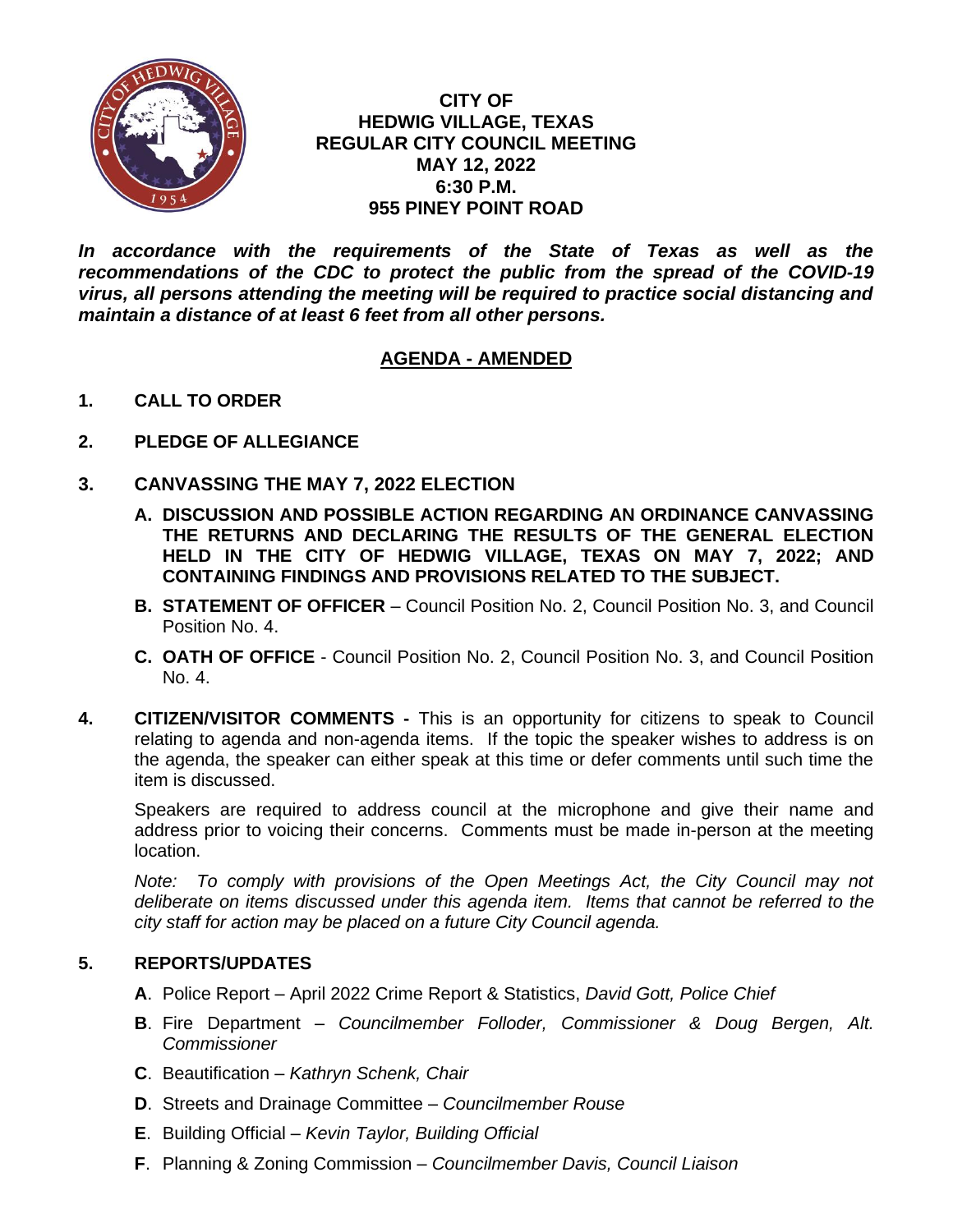- **G**. Financial Report April 2022, *Wendy Baimbridge, City Administrator/Treasurer*
- **H**. City Administrator Monthly Update, *Wendy Baimbridge, City Administrator/Treasurer*
- **I**. Mayor Monthly Report
- **6. CONSIDERATION OF ORDINANCES/RESOLUTIONS** The City Council will discuss and consider possible action on the following:
	- **A. A RESOLUTION OF THE CITY OF HEDWIG VILLAGE, TEXAS DECLARING CERTAIN PERSONAL PROPERTY OF THE CITY TO BE SURPLUS AND DELEGATING AUTHORITY TO THE CITY SECRETARY TO DISPOSE OF THIS SURPLUS PROPERTY.** *(City Secretary)*
	- **B. AN ORDINANCE CALLING A JOINT PUBLIC HEARING TO BE HELD BEFORE THE CITY COUNCIL AND THE PLANNING AND ZONING COMMISSION OF THE CITY OF HEDWIG VILLAGE, TEXAS FOR THE PURPOSE OF CONSIDERING AMENDMENTS TO ARTICLE V, ZONING REGULATIONS, SECTION 506, BUSINESS DISTRICT B; AND ARTICLE V, ZONING REGULATIONS, SECTION 509, PLANNED UNIT DEVELOPMENTS, SUBSECTION B.2, RESIDENTIAL DISTRICT A, OF THE HEDWIG VILLAGE PLANNING AND ZONING CODE TO ADD REQUIREMENTS FOR COMMERCIAL PROMENADES IN ALL BUSINESS DISTRICTS AND PLANNED UNIT DEVELOPMENTS IN THE RESIDENTIAL A ZONING DISTRICT WITHIN THE CITY TO MANAGE PEDIESTRIAN TRAFFIC.** *(Planning & Zoning)*
	- C. **AN ORDINANCE CALLING A JOINT PUBLIC HEARING TO BE HELD BEFORE THE CITY COUNCIL AND THE PLANNING AND ZONING COMMISSION OF THE CITY OF HEDWIG VILLAGE, TEXAS FOR THE PURPOSE CONSIDERING AMENDMENTS TO ARTICLE V, ZONING REGULATIONS, SECTION 509, PLANNED UNIT DEVELOPMENTS, SUBSECTION B.1, BUSINESS DISTRICTS, OF THE HEDWIG VILLAGE PLANNING AND ZONING CODE TO REDUCE THE MINIMUM ACREAGE REQUIREMENT TO APPLY FOR A PLANNING UNIT DEVELOPMENT IN THE BUSINESS DISTRICTS AND REMOVE THE MAXIMUM NUMBER OF PLANNED UNIT DEVELOPMENTS ALLOWED IN A BUSINESS DISTRICT OF THE CITY.** (*Planning & Zoning)*
	- **D. AN ORDINANCE OF THE CITY OF HEDWIG VILLAGE, TEXAS AMENDING CHAPTER 58, PARKS AND RECREATION, SECTION 58-34, HOURS OF USAGE, OF THE CITY OF HEDWIG VILLAGE, TEXAS CODE OF ORDINANCE TO AMEND THE CITY PARK HOURS.** *(Mayor Jinks)*
	- **E. AN ORDINANCE OF THE CITY OF HEDWIG VILLAGE, TEXAS REGARDING CATALYTIC CONVERTERS.** *(Chief Gott)*
- **7. CONSIDERATION OF CONTRACTS/AGREEMENTS**  The City Council will discuss and consider possible action on the following:
	- **A. Discussion and Possible Action to Approve the Extension of the Disaster Debris Removal Agreement with Ceres Environmental Services, Inc.** *(City Secretary)*
	- **B. Discussion and Possible Action to Award Bid and Approve contract for Memorial Village Ditch Project and authorize the Mayor the sign the contract.** *(Mayor Jinks/Councilmember Rouse)*
- **8. CONSIDERATION FOR REQUESTS FOR COUNCIL AUTHORIZATION -** The City Council will discuss and consider possible action on the following: